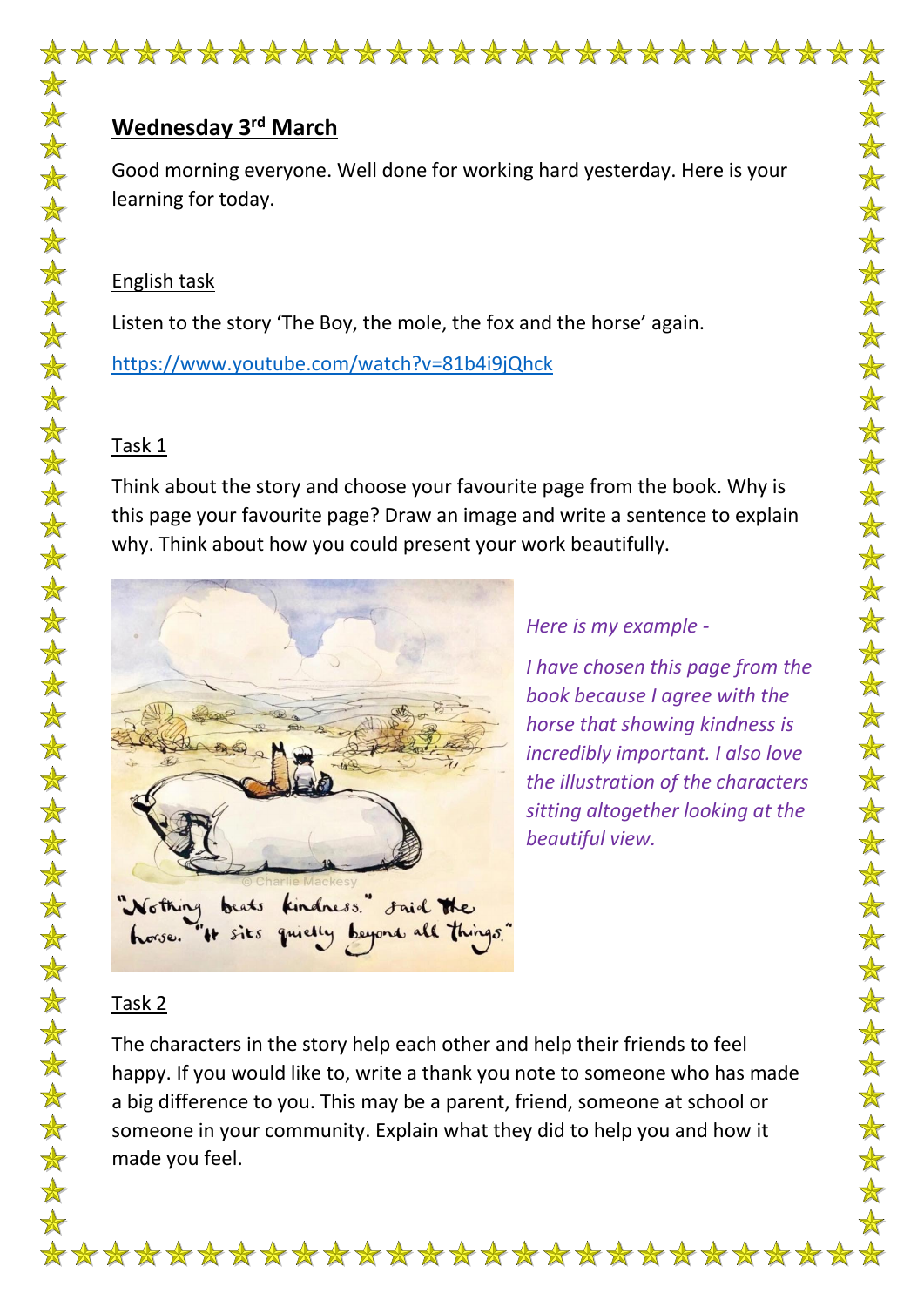

## **Spelling**

Today, we are going to complete an Oak Academy lesson about homophones. (Although there are spellings within the lesson, the main focus in on identifying and understanding homophones.)

[https://classroom.thenational.academy/lessons/to-investigate-homophones](https://classroom.thenational.academy/lessons/to-investigate-homophones-cruk2t?activity=video&step=1)[cruk2t?activity=video&step=1](https://classroom.thenational.academy/lessons/to-investigate-homophones-cruk2t?activity=video&step=1)

## *Breaktime*

## Maths warm-up

Today, we are going to complete a 'Big Maths, Beat That' challenge as our warm-up. (I realised I forgot to set you this task this term!) See if you can beat your score from last term.

You have 60 seconds to try and complete as many calculations as possible. (Remember, you do not have to complete them in order.)

| $9x9=$       | $3x3=$      | $8x9=$         |
|--------------|-------------|----------------|
| $8x4=$       | $6x4=$      | $5x3=$         |
| $9x3=$       | $4\times3=$ | $3x4=$         |
| $4\times 4=$ | $7\times9=$ | $9x4=$         |
| $7x4=$       | $2x4=$      | $2 \times 3 =$ |
| $6x3=$       | $4\times9=$ | $2x9=$         |
| 3x9          | $8\times3=$ | $7\times3=$    |
| $5x4=$       | $6x9=$      | $5x9=$         |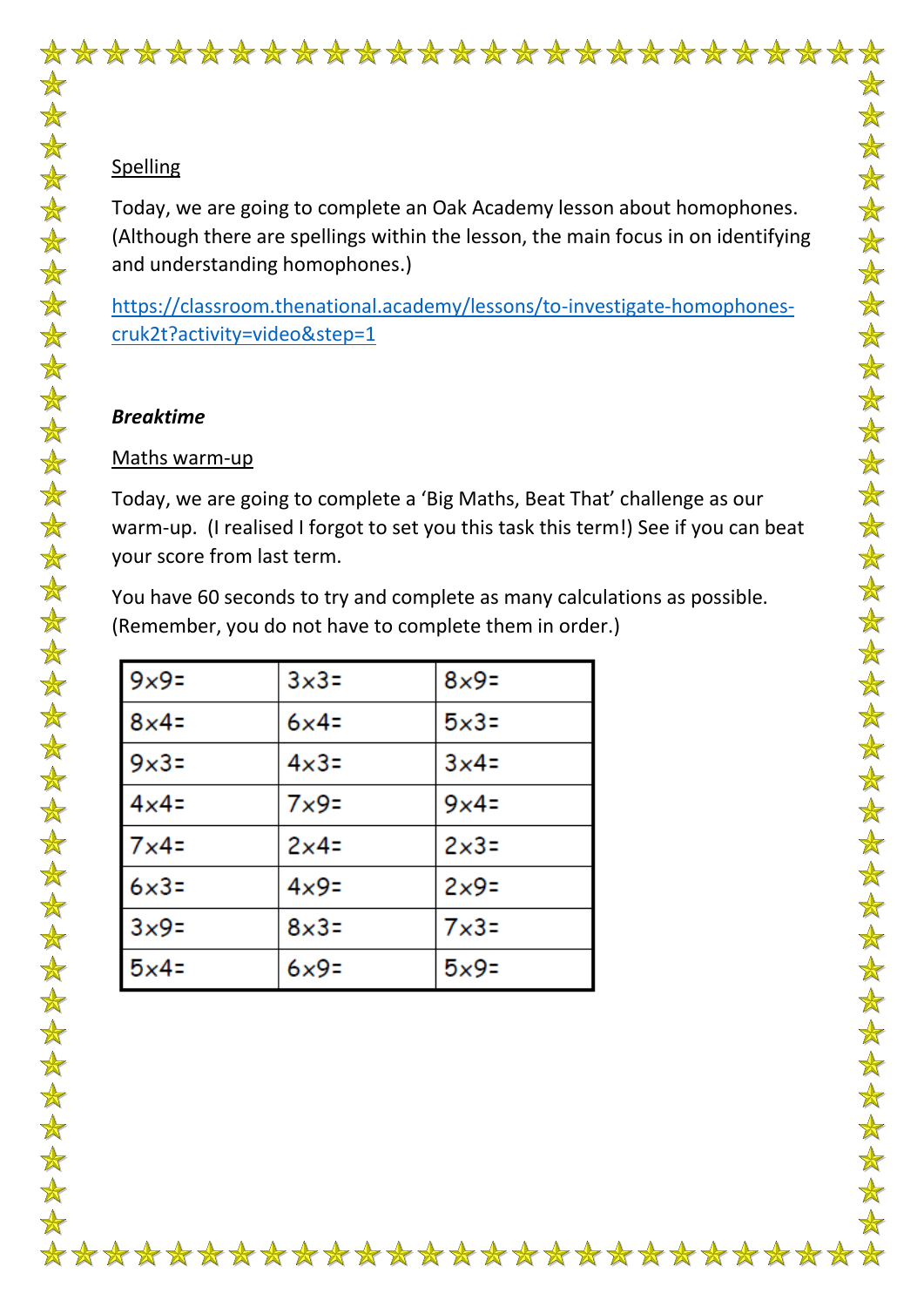# \*\*\*\*\*\*\*\*\*\*\*\*\*\*\*\*\*\*\*\*\*\*\*\*\*\*\*

## Maths

Today, we are going to continue with our maths topic on measuring length. Today, we are learning to convert lengths between centimetres and millimetres.

## <https://vimeo.com/504918866>

Complete the worksheet attached. (Some of the questions are quite challenging. Please just do what you can  $\odot$ .)

# **Extension**

Complete the part-whole models. 3)

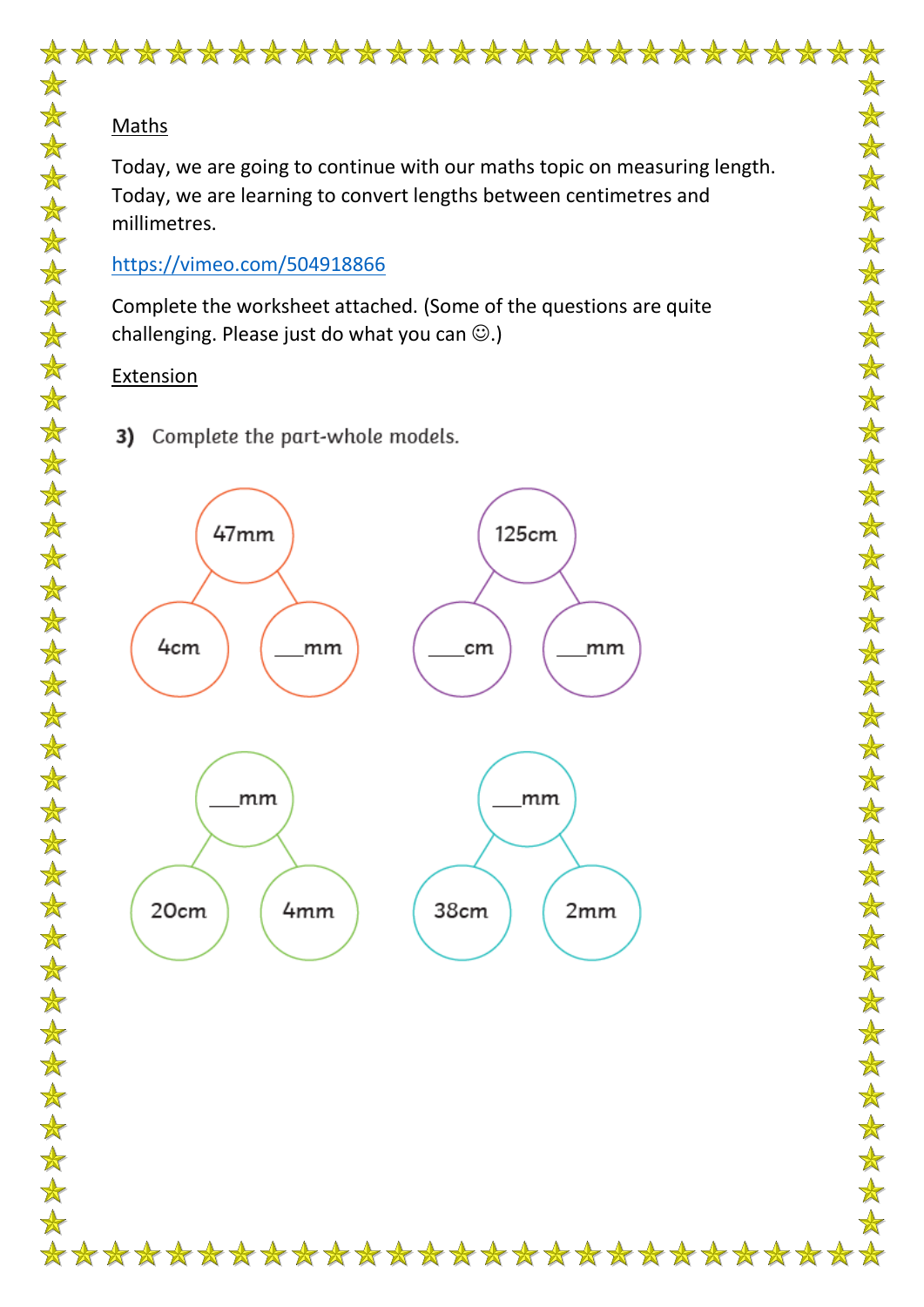

 $\frac{1}{\sqrt{2}}$ 

女女女女女女女女女女女女女女女女女女女女女女女女女女女女女女女女女女